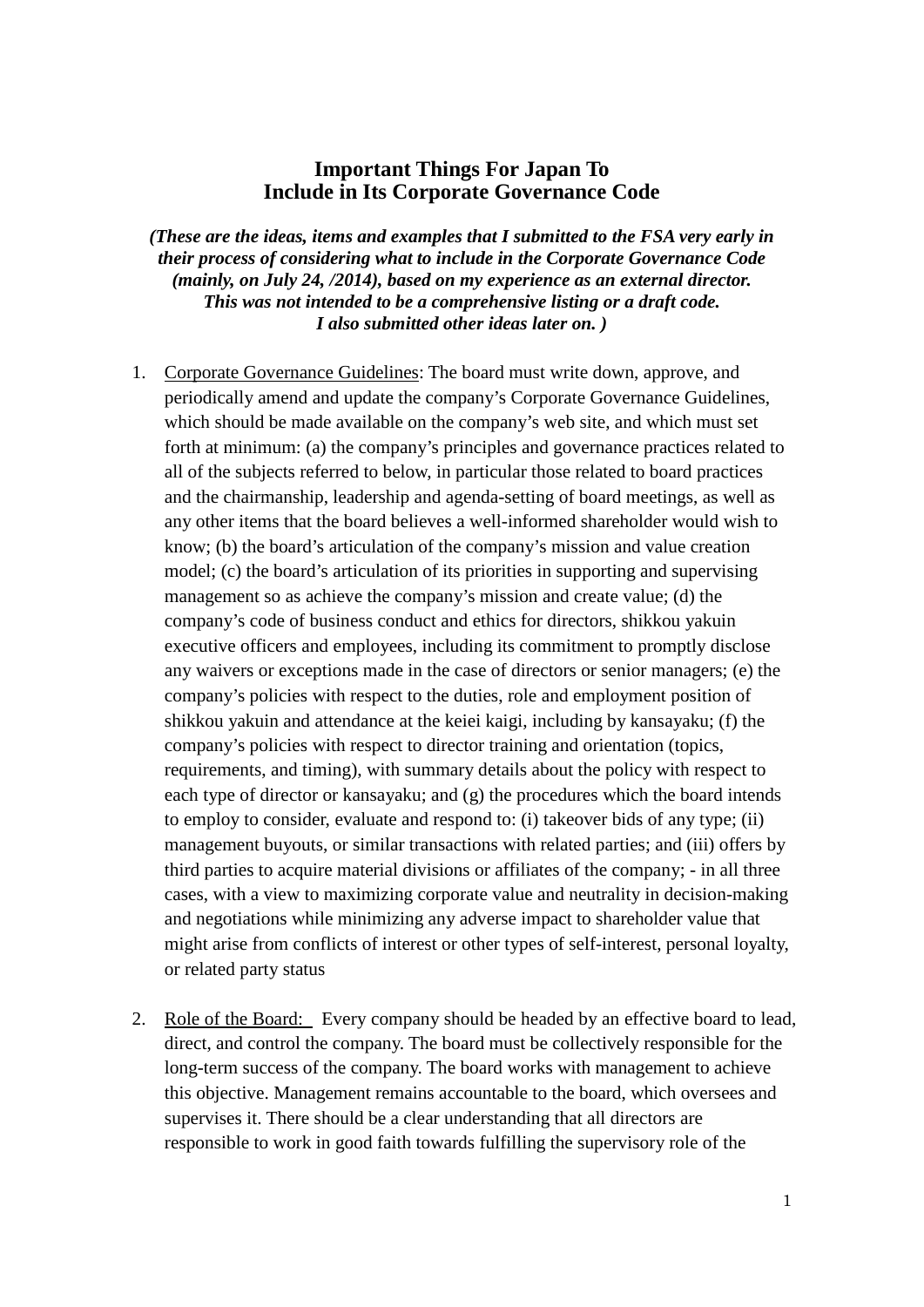board over the entire company and its executives, and that this responsibility is separate from executive responsibilities for the running of the company's business.

The board's role is to: (a) provide entrepreneurial leadership, set strategic objectives, and ensure that the necessary financial and human resources are in place for the company to meet its objectives; (b) establish a framework of prudent and effective controls which enables risks to be assessed and managed, including safeguarding of shareholders' interests and the company's assets; (c) review management performance; (d) identify the key stakeholders and recognize the relative extent to which their perceptions affect the company's reputation, business and long-term growth and profitability; (e) set the company's values and standards (including ethical standards), and ensure that obligations to shareholders and other stakeholders are understood and met; and (f) consider sustainability issues, e.g. environmental and social factors, as part of its strategic formulation.

As part of their role as members of a unitary board, non-executive directors should constructively challenge and help develop proposals on strategy. No one individual should have unfettered powers of decision.

3. Board composition: At least one-third of the members of the board of directors should be independent, and identified as such in TSE disclosure required by the Code, in the proxy materials, and in the annual report. When such independent directors are nominated by the company, such nomination should be based on an affirmative decision (by resolution of the board) with respect to each director that he or she is independent in terms of character, background and judgment, taking into account the views of the nomination committee as to whether there are relationships or circumstances which are likely to affect, or could appear to affect, the director's judgment. Independent directors should disclose to the board any such relationship as and when it arises, on an ongoing basis.

In the aforementioned disclosure, the company should set forth all information that the board considered relevant in making the decision that each such director is both independent and well-qualified, as well as any significant prior relationships (including the details of any compensation) between the candidate and the company, its directors and/or executives or their families (including regulatory relationships), etc. that a reasonable shareholder might wish to know in assessing independence. Any compensation received from the company or as a result of such relationships, either directly or indirectly, other than approved compensation related to that person's position as a director or kansayaku, should be disclosed on ongoing basis, along with relevant details. When a director is no longer considered to be independent by the board, that fact shall be immediately disclosed, along with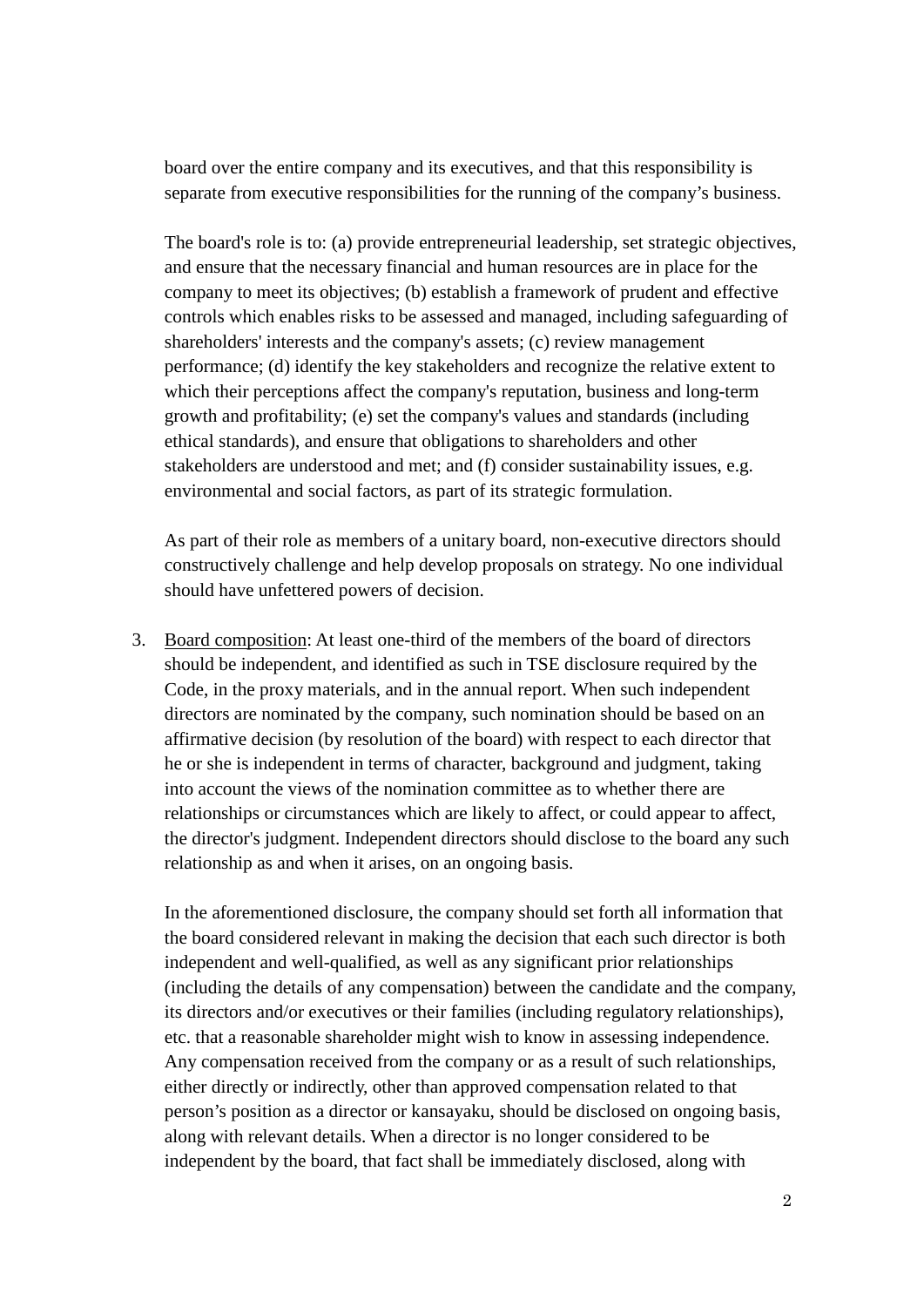relevant details and the reasons for that determination.

For a three-year period after any director or kansayaku has retired from service, all compensation received from the company, either directly or indirectly, should be disclosed.

- 4. Board size and service: Boards should have no fewer than five and no more than 12 director members. Directors and kansayaku with full-time jobs (whether at the company or not) should not serve on more than two other companies' boards. Directors and kansayaku without full-time jobs should not serve on more than four companies' boards. Representative directors should not serve on more than one other company's board. No director should serve for more than six years, and no kansayaku should serve for more than eight years, absent an explanation of the reason he or she should serve longer.
- 5. Committees: The board should form committees composed of at least two independent directors to study, deliberate upon, and advise the board in writing with respect to: (a) nominations and succession planning for the board and kansayaku board, and also for all representative director and senior executive officer (shikkou yakuin) positions; (b) the executive compensation plan and compensation of specific executives, including compensation for shikkou yakuin executive officer positions and any other senior managers; (c) any material related-party transaction; and (d) any other matter for which a director has recommended, based on his or her own responsibility and judgment, that an independent committee should be formed in order to avoid the impact of personal relationships or inherent managerial or other self-interest on the board's decision making, and a majority of the board has voted in agreement with the proposal. At least one kansayaku should be present at any committee meeting, and fair rules of procedure related to confidentially of discussions, advance notice and information provision, and similar matters shall be established and set forth in advance in the company's corporate governance guidelines. However, any kansayaku present will not vote. Minutes shall be kept, to be released to the board with the unanimous consent of all voting members, not to be withheld without a specific reason with which the kansayaku states his or her agreement in writing.

"Third-party committees" or informal committees should not be used unless the board affirmatively determines by a vote that for a specific reason (stated in the board meeting minutes) that in the particular case it is not appropriate to set up a committee composed of independent directors who have fiduciary duties to serve the best interests of the company, along the lines of the standard rules of the company governing independent committees.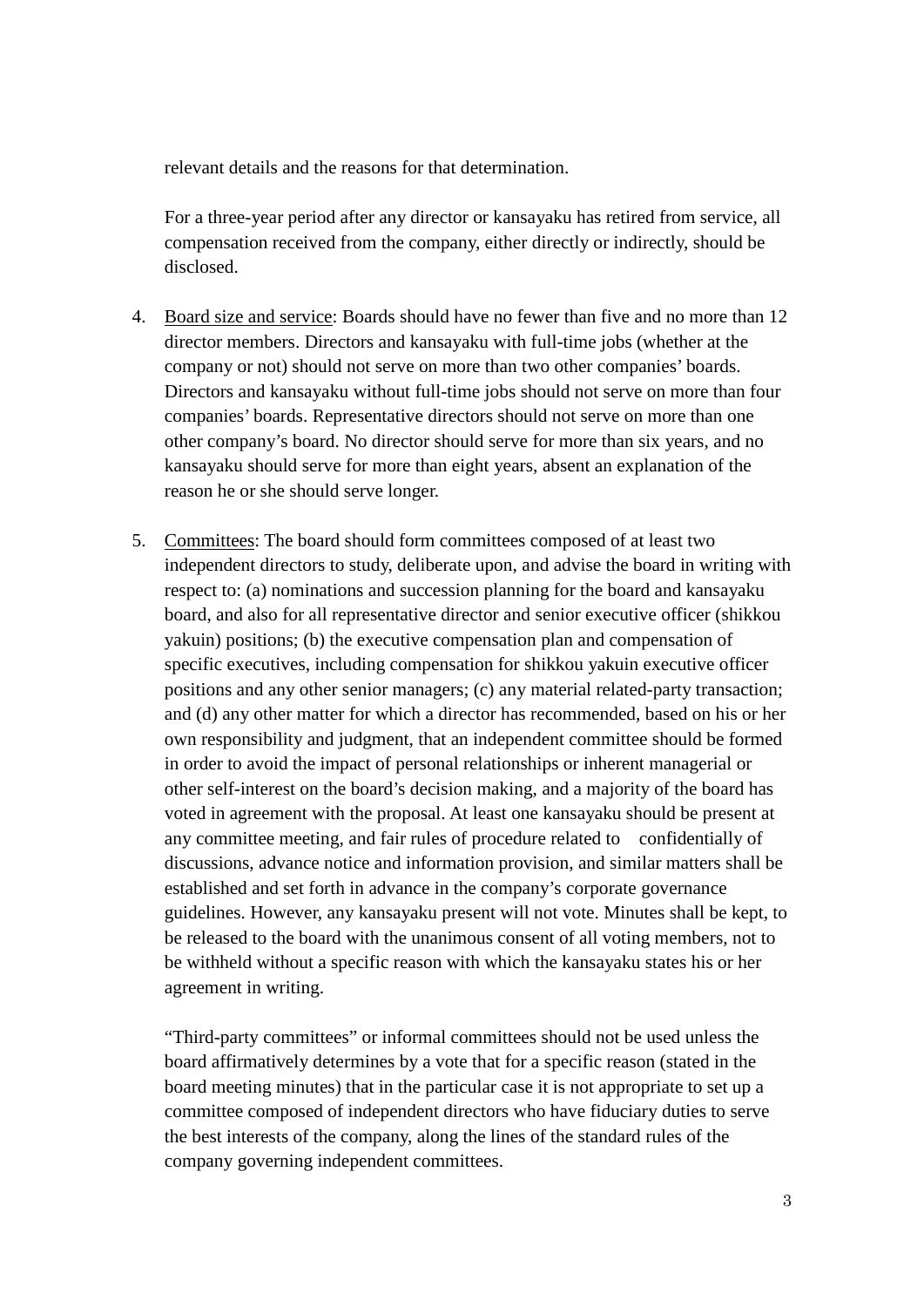- 6. Nomination committee: The board should have a nomination committee composed of at least two independent directors and attended by at least one kansayaku. Executive directors and any other managers or consultants should advise the committee in detail at the committee's request and at the company's expense, as desired, but should not be present at its final deliberations and voting. The board of directors should clearly determine and write down in its corporate governance guidelines the primary mission and functions of the committee, which should include at a minimum: (a) qualification standards and minimum knowledge required for all directors and kansayaku, respectively; and criteria for independence, in the case of independent directors; (b) advance identification and succession planning for potential future directors and kansayaku in order to assure an orderly nominations process and appropriate board expertise, including suggested career development training; (c) nominating, and advising upon training for, new directors and kansayaku to be proposed at the AGM, based on consideration of a wide and diverse range of candidates from both inside and outside of the company, which does not only include include persons suggested by management; (d) nominating the kansayaku who will attend the nomination committee, compensation committee, and other committees; and (e) succession planning advice to the board (identifying replacement candidates in advance) regarding CEO and other representative director positions, and promotion/hiring of senior executive officers (shikkou yakuin). The nomination committee should provide its clear advice on these topics to the board in writing, on a continuing basis.
- 7. Compensation committee: The board should have a compensation committee composed of at least two independent directors and attended by at least one kansayaku. Executive directors and any other managers or consultants should advise the committee in detail at the committee's request and at company expense, as desired, but should not be present at its final deliberations and voting. Each company's corporate governance guidelines should include a clear description of the primary mission and functions of the compensation committee, which should include at a minimum: (a) confirming in writing the priorities and purposes, principles, and incentives that the executive compensation plan should, at each level, strive to reflect; and (b) confirming, and as necessary, assisting in designing and advising the board upon, the executive compensation plan and compensation of specific executives, including compensation for shikkou yakuin executive officer positions and any other senior managers; and (c) assuring that there is sufficient disclosure of the details of actually received executive compensation each year, including the calculations, targets and formulas upon which it is based, to satisfy shareholder expectations of transparency and secure their general agreement .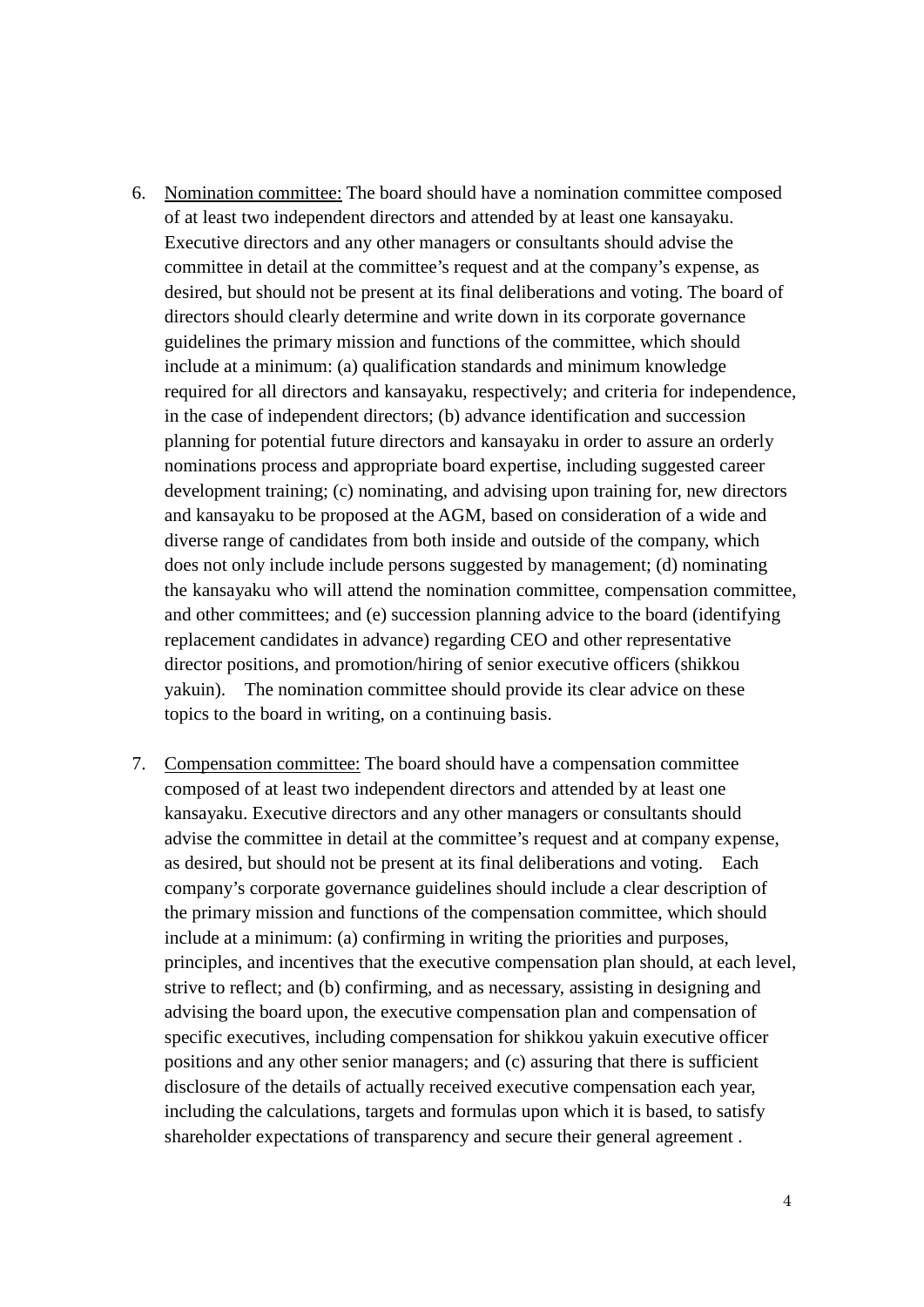- 8. Lead independent director: The independent directors should meet and appoint one of the independent directors to serve as the lead independent director to serve as an intermediary for the other directors and the kansayaku when necessary, including but not limited to the addition of items to the agenda and the acquisition or reporting of information needed to perform director and kansayaku roles. The lead independent director is responsible for ensuring that all directors receive accurate, timely and clear information. He or she should be available to directors who have requests for information. The lead independent director should be available to shareholders if they have concerns which contact through the normal channels of chairman, CEO or other executive directors has failed to resolve or for which such contact is inappropriate.
- 9. Lead outside kansayaku: The kansayaku board should appoint one of the outside kansayaku to supplement the full-time kansayaku as an intermediary for the other kansayaku and the directors when necessary, including but not limited to the addition of items to the agenda and the acquisition or reporting of information needed to perform director and kansayaku roles. Together with the lead independent director, the lead outside kansayaku is responsible for ensuring that all directors receive accurate, timely and clear information. Separately, he or she also bears this responsibility with respect to all kansayaku. The lead independent kansayaku and the full-time kansayaku should be available to shareholders if they have concerns which contact through the normal channels of chairman, CEO or other executive directors has failed to resolve or for which such contact is inappropriate.
- 10. Information flow: No director or kansayaku should be denied access to information held by the company. Barring exceptional circumstances, pursuant to written board policy, all materials and information to be considered at board meetings should be provided to all directors and kansayaku at least five days before each board meeting.
- 11. Executive sessions: On a quarterly basis, following the regularly scheduled board meeting, the independent directors shall meet separately, with no executive directors present. The lead independent director will serve as chair. On a semi-annual basis, the first half of this meeting should be conducted jointly with the members of the kansayaku board, to facilitate the sharing of information and views.
- 12. Director and kansayaku training: All incoming directors and kansayaku should obtain comprehensive and tailored induction when they join the Board. This should include their fiduciary duties and liabilities and how to discharge those duties, and an orientation program to ensure that they are familiar with the company's business and governance practices. For directors and kansayaku who have never served on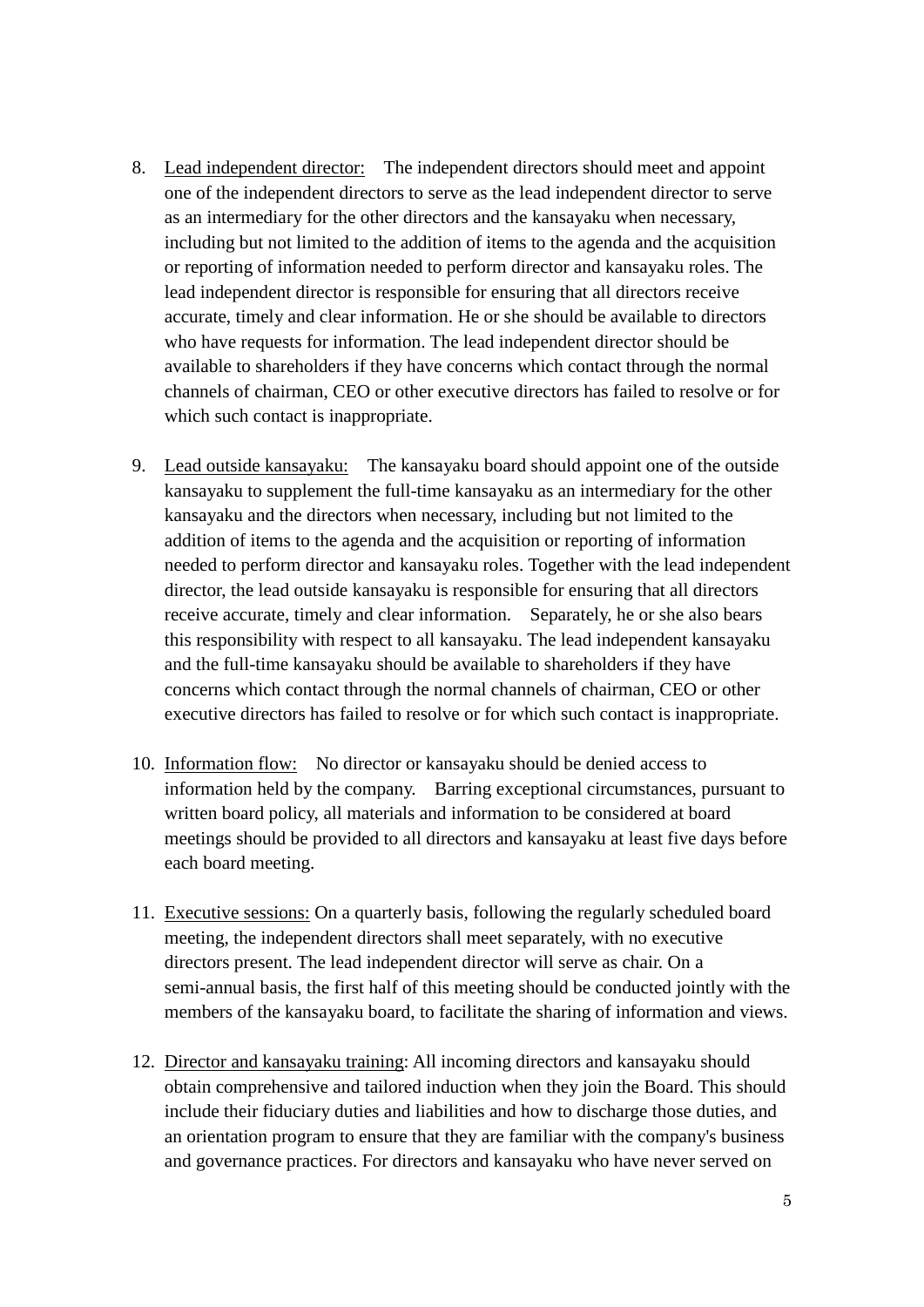the board of a public company, the company should provide third-party professional training in corporate law, securities law, accounting, finance, M&A, risk management and controls, and governance best practices; and other legal, audit and industry-specific knowledge as appropriate. In case of executive directors, such training should be given before nomination to the board, as part of basic training for all shikkou yakuin executive officers, inasmuch as they support the board and may later be nominated as directors or kansayaku.

Similar training should obtained by non-executive or external directors and kansayaku who have not served on the board of a public company for more than two years. Such training should be obtained prior to their election.

It is equally important that all directors and kansayaku should receive regular training, particularly on relevant new laws and regulations, changes in commercial risks, emerging best practices for directorship and compliance matters, and other relevant matters, from time to time. The company should be responsible for arranging and funding such training, and for paying for any training that directors or kansayaku receive of their own volition which is reasonably related to their duties.

The lead independent director should meet with each director and kansayaku on an annual basis, to ensure that they continually update their skills and the knowledge and familiarity with the company required to fulfill their role both on the board and on board committees. Each year, the company should disclose in its TSE disclosure related to the Code, its proxy materials, its web site, and its annual report, a summary of the director and kansayaku training (or preparatory training) that was given in the prior year.

- 13. Professional advice: The board and the company should ensure that directors, especially non-executive directors, will be permitted to receive independent professional advice at the company's expense where they judge it necessary (at their own discretion) to discharge their responsibilities as directors. Committees should be provided with sufficient resources to undertake their duties, and automatically funded for expenses that the committee deems necessary.
- 14. Dialogue with Shareholders: There should be a dialogue between the company and its shareholders based on the mutual understanding of objectives. The board as a whole, and the kansayaku board, has responsibility for ensuring that a satisfactory dialogue with shareholders takes place. While recognizing that most shareholder contact is with the CEO, IR department and CFO or financial department general manager, the lead independent director should ensure that all directors and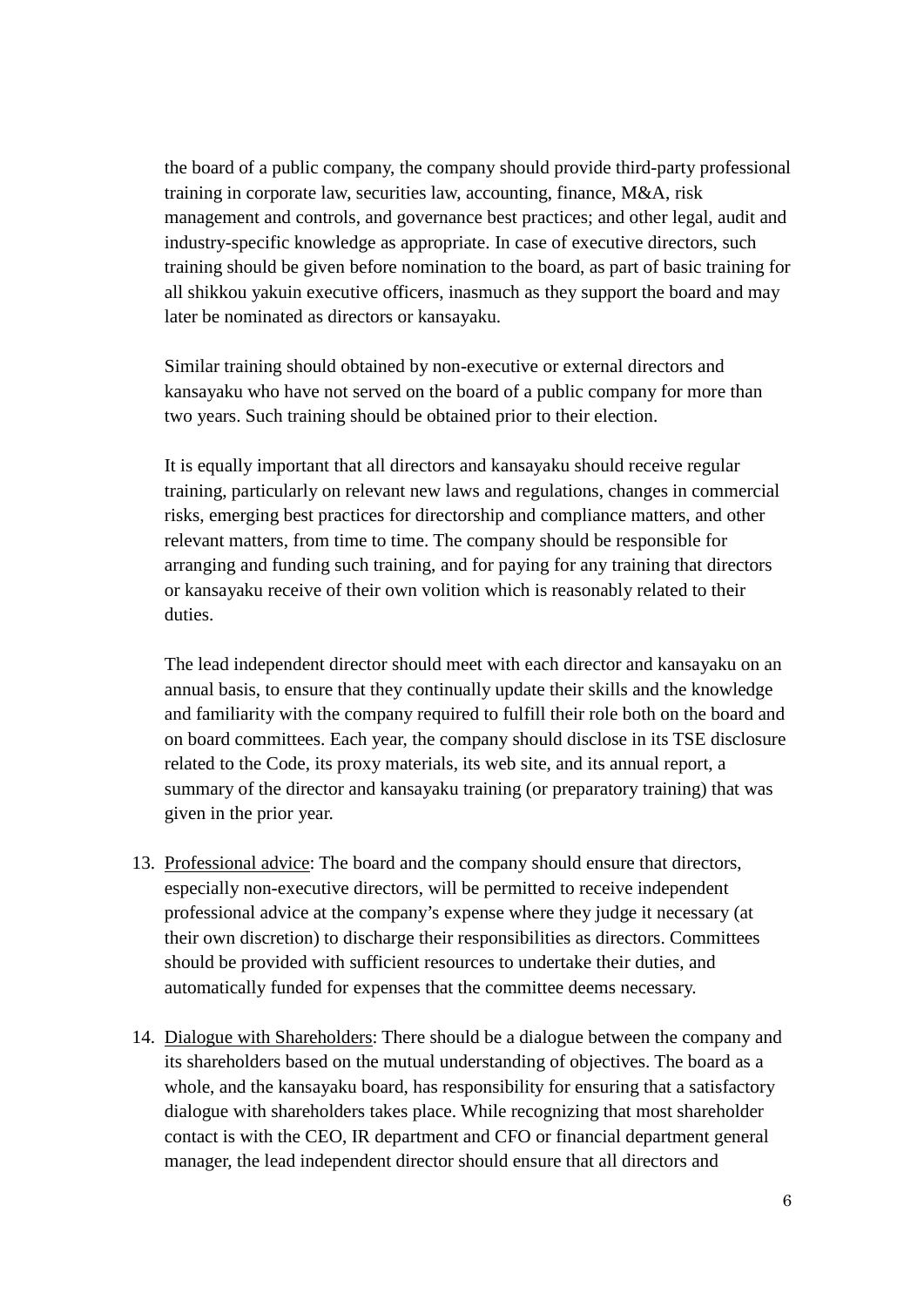kansayaku are made aware of major shareholders' issues and concerns.

- 15. Board evaluation: The nomination committee should undertake a formal and rigorous annual evaluation of the board's performance and that of its committees and individual directors including the CEO, taking into account survey results, input from the executive session of outside board members, and other inputs. Evaluation of the board should consider the balance of skills, experience, independence and knowledge of the company on the board, its diversity, including gender, how the board works together as a unit, and other factors relevant to its effectiveness. The nomination committee should make a formal report to the board. The lead independent director, the nomination committee, and the board should act on the results of the performance evaluation by recognizing the strengths and addressing the weaknesses of the board and, where appropriate, proposing changes in board or committee practice, and/or proposing new members to be appointed to the board or seeking the resignation of directors. Individual evaluation should aim to show whether each director continues to contribute effectively and to demonstrate commitment to the role (including commitment of time for board and committee meetings and any other duties).
- 16. Retirement allowances paid before retirement as a director: If retirement allowances in respect of service as an employee (i.e., not as a director or kansayaku) will be paid to internal executives at the time when they are appointed as directors or kansayaku (or any time after), the total amounts paid or expected to be paid to each new director or kansayaku must be disclosed in the proxy materials in which that person is nominated. If retirement bonuses are paid to any directors or kansayaku at the time of their retirement or afterwards, the amount paid to each such person shall be disclosed when the obligation to pay it accrues.
- 17. Post-retirement compensation: Compensation should not be paid to prior executive officers, directors of any type, or kansayaku of any type (following their retirement from active service) unless for specific, contractually pre-defined and actually provided services, and in that case, only in amounts that are normal for such services when provided in the market on an arms-length basis by unrelated third parties. If any such compensation is paid, within one month following the end of each fiscal year the amount paid to each such person during that fiscal year, his or her name, the nature of the services, and the reason why that person was selected instead of a third party who never was in active service to the company in any of the aforementioned positions, shall be disclosed.
- 18. Shareholder meetings. In order to treat all shareholders equitably by providing equal access to shareholder meetings and convenient voting methods, companies